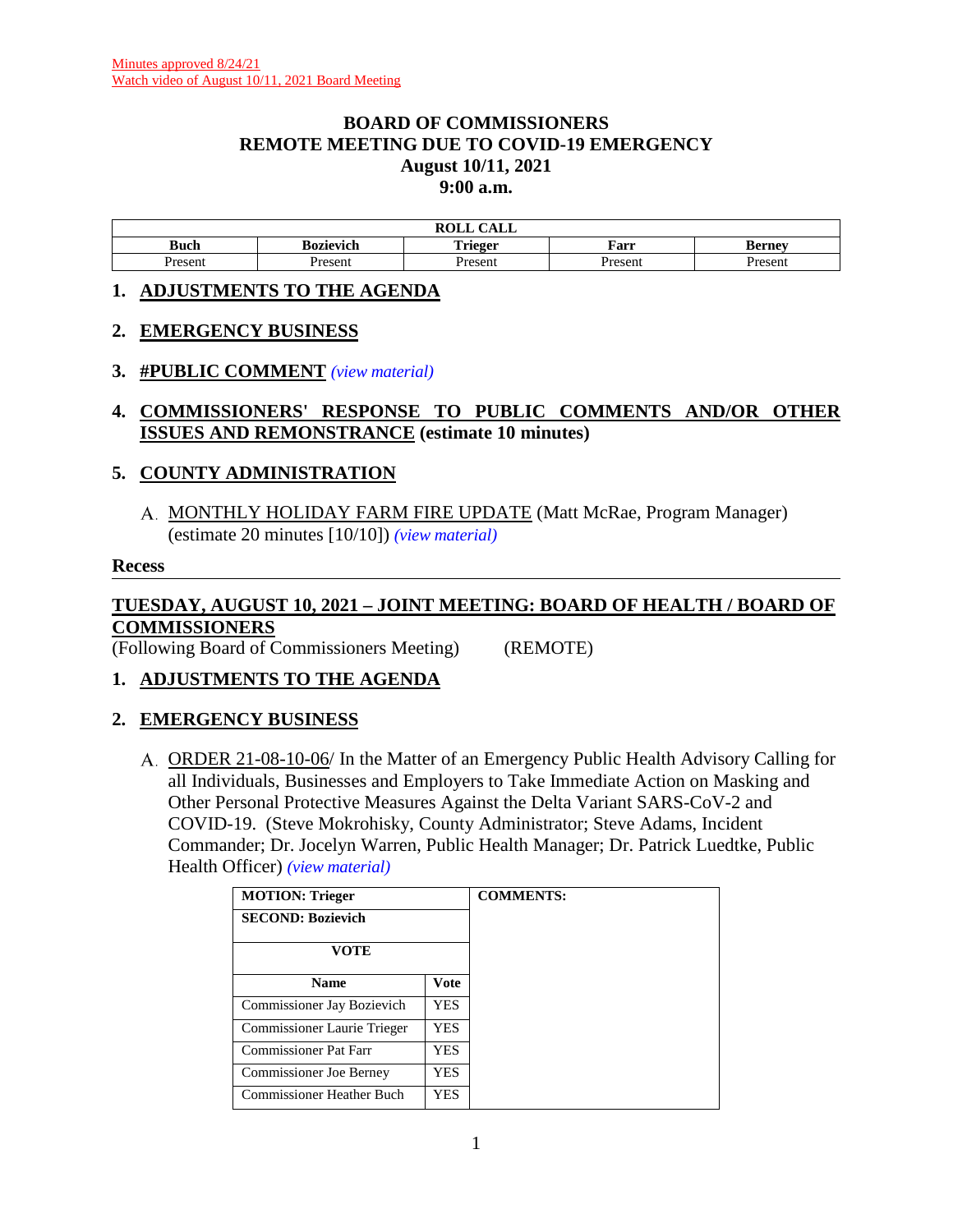# **3. COUNTY ADMINISTRATION**

A. COVID-19 RESPONSE AND RECOVERY (Steve Mokrohisky, County Administrator; Steve Adams, Incident Commander; Dr. Jocelyn Warren, Public Health Manager) (estimate 20 minutes [10/10])

### **Adjourn**

# **6. CONSENT CALENDAR**

# A. COUNTY ADMINISTRATION

- 1) Approval of minutes: 8/3/2021 *[\(view material\)](http://www.lanecountyor.gov/UserFiles/Servers/Server_3585797/File/Government/BCC/2021/2021_AGENDAS/081021agenda/T.6.A.1.pdf)*
- 2) ORDER 21-08-10-01/ In the Matter of Awarding a Contract to Upgrade Mechanical Systems and Equipment in Lane County Harris Hall, and Delegating Authority to the County Administrator to Execute the Contract. (Shawn Waite, Facilities and Capital Planning Manager) *[\(view material\)](http://www.lanecountyor.gov/UserFiles/Servers/Server_3585797/File/Government/BCC/2021/2021_AGENDAS/081021agenda/T.6.A.2.pdf)*

### B. HEALTH & HUMAN SERVICES

1) ORDER 21-08-10-02/ In the Matter Adding One Full-Time Regular (1.0 FTE) Nursing Supervisor and One Full-Time Regular (1.0 FTE) Administrative Assistant Positions in Fund (286) Within the Department of Health and Human Services. (Karen Gaffney, Director) *[\(view material\)](http://www.lanecountyor.gov/UserFiles/Servers/Server_3585797/File/Government/BCC/2021/2021_AGENDAS/081021agenda/T.6.B.1.pdf)*

### C. PUBLIC WORKS

1) ORDER 21-08-10-03/ In the Matter of Dedicating and Accepting a Deed of Land to be Used for County Road Purposes for Scout Access Road, County Road Number 2261. (17-03-29-40) (Mikeal Jay Blommé, Lane County Surveyor) *[\(view material\)](http://www.lanecountyor.gov/UserFiles/Servers/Server_3585797/File/Government/BCC/2021/2021_AGENDAS/081021agenda/T.6.C.1.pdf)*

| <b>MOTION: Farr</b>              |            | <b>COMMENTS:</b> |
|----------------------------------|------------|------------------|
| <b>SECOND: Buch</b>              |            |                  |
| <b>VOTE</b>                      |            |                  |
| <b>Name</b>                      | Vote       |                  |
| Commissioner Jay Bozievich       | <b>YES</b> |                  |
| Commissioner Laurie Trieger      | YES        |                  |
| <b>Commissioner Pat Farr</b>     | YES        |                  |
| Commissioner Joe Berney          | YES.       |                  |
| <b>Commissioner Heather Buch</b> | YES        |                  |

# **7. HEALTH & HUMAN SERVICES**

ORDER 21-08-10-04/ In the Matter of Approving Three Contracts and Two Amendments, Delegating Authority to the County Administrator to Sign the Approved Actions and Ratifying the County Administrator's Signature on One Contract. (Karen Gaffney, Director) (estimate 10 minutes [2/8]) *[\(view material\)](http://www.lanecountyor.gov/UserFiles/Servers/Server_3585797/File/Government/BCC/2021/2021_AGENDAS/081021agenda/T.7.A.pdf)*

| MOTION: Farr        | <b>COMMENTS:</b> |
|---------------------|------------------|
| <b>SECOND: Buch</b> |                  |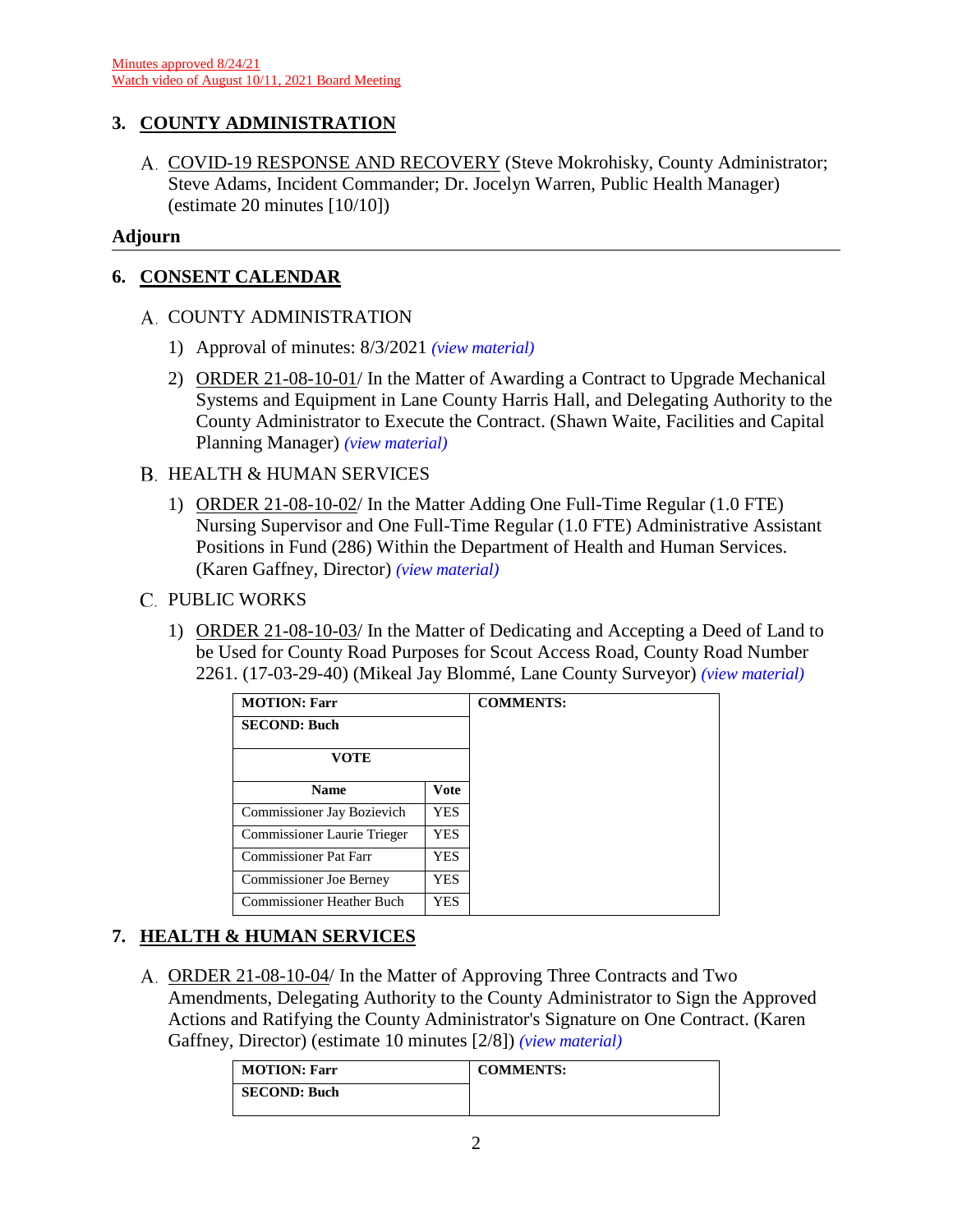| VOTE                           |             |
|--------------------------------|-------------|
| <b>Name</b>                    | <b>Vote</b> |
| Commissioner Jay Bozievich     | YES.        |
| Commissioner Laurie Trieger    | YES.        |
| Commissioner Pat Farr          | YES.        |
| <b>Commissioner Joe Berney</b> | YES         |
| Commissioner Heather Buch      | YES.        |

# **8. COUNTY ADMINISTRATION**

A. ORDER 21-08-10-05/ In the Matter of Approving the 2021-23 Lane County Justice Reinvestment Grant Program (JRGP) Budget and Application, Providing Signed Letters of Support for the Board for JRGP Formula and Supplemental Portions of the Application, and Delegating Authority to the Public Safety Coordinating Council Staff to Sign and Submit the Online Grant Applications and to the County Administrator to Execute Any Additional Grant Documents, Intergovernmental Agreements and Contracts. (Paul Solomon, Public Safety Coordinating Council Chair; Denise Walters, PSCC Staff, LCOG Principle Planner) (estimate 20 minutes [5/15]) (**10:00 a.m. Time Certain**) *[\(view material\)](http://www.lanecountyor.gov/UserFiles/Servers/Server_3585797/File/Government/BCC/2021/2021_AGENDAS/081021agenda/T.8.A.pdf)*

| <b>MOTION: Bozievich</b>    |             |
|-----------------------------|-------------|
| <b>SECOND: Trieger</b>      |             |
| <b>VOTE</b>                 |             |
| <b>Name</b>                 | <b>Vote</b> |
| Commissioner Jay Bozievich  | YES.        |
| Commissioner Laurie Trieger | YES.        |
| Commissioner Pat Farr       | YES.        |
| Commissioner Joe Berney     | YES         |
| Commissioner Heather Buch   | YES.        |

#### Announcements

# **9. COUNTY COUNSEL**

- A. Announcements
- FIRST READING AND SETTING THE SECOND READING AND PUBLIC HEARING/ ORDINANCE 21-06/ In the Matter of Amending Lane Code Chapter 6 to Adopt a Fireworks Ban and Other Restrictions during Declared Fire Emergency (LC 6.901); Adopts a Savings and Severability Clause. (*Second Reading and Public Hearing August 24, 2021, 1:30 p.m.)* (Stephen Dingle, County Counsel) (estimate 5 minutes [2/3]) *[\(view material\)](http://www.lanecountyor.gov/UserFiles/Servers/Server_3585797/File/Government/BCC/2021/2021_AGENDAS/081021agenda/T.9.B.pdf)*

| <b>MOTION: Buch</b>    |      | <b>COMMENTS:</b> Second reading and<br>public hearing, August 24th, 1:30 p.m. |
|------------------------|------|-------------------------------------------------------------------------------|
| <b>SECOND: Trieger</b> |      | <b>Time Certain</b>                                                           |
| VOTE                   |      |                                                                               |
| <b>Name</b>            | Vote |                                                                               |